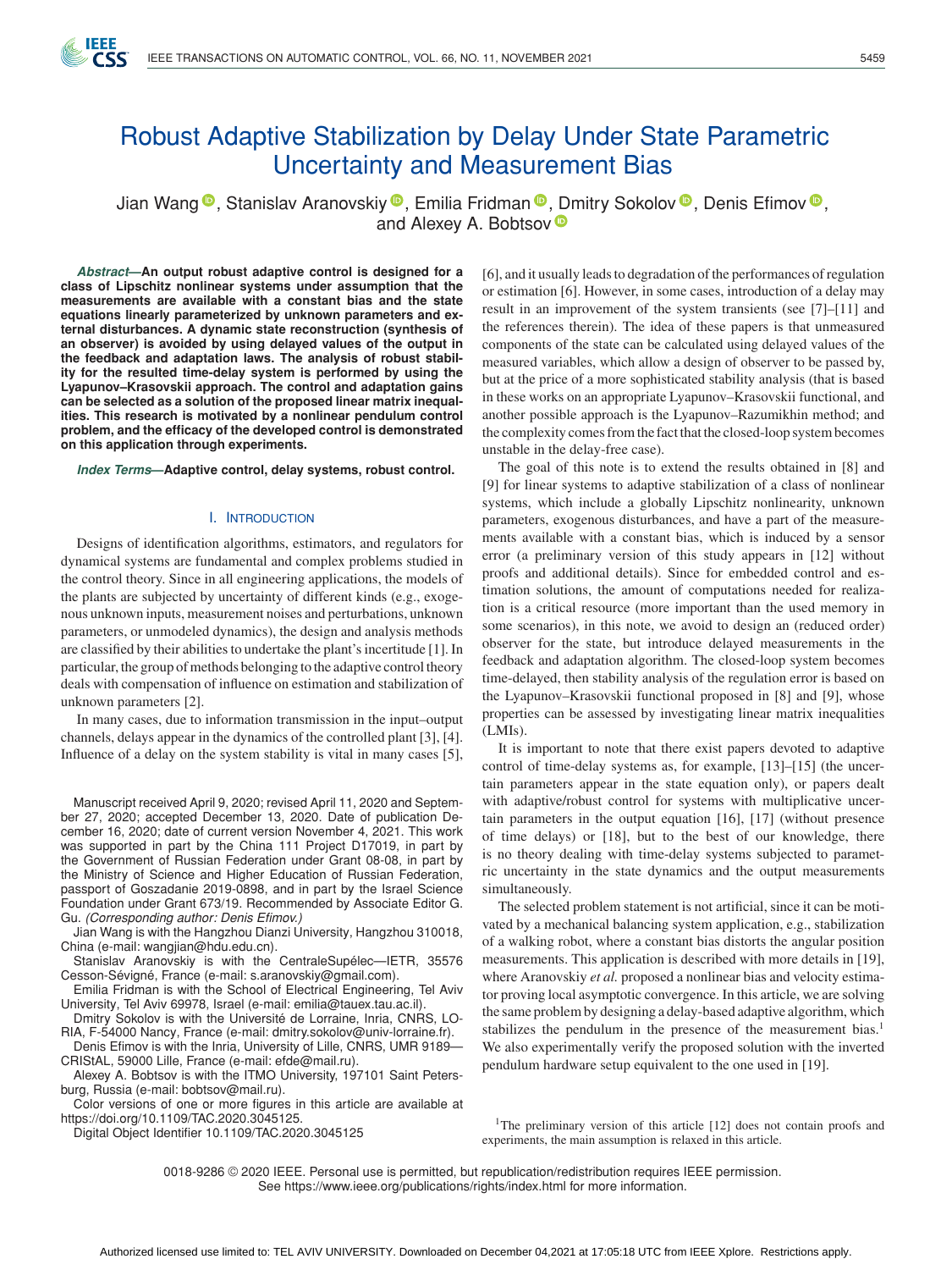#### II. PRELIMINARIES

Denote by  $\mathbb R$  the set of real numbers and  $\mathbb R_+ = \{s \in \mathbb R : s \geq 0\}$ . For a Lebesgue measurable function of time  $d : [a, b] \to \mathbb{R}^m$ , where  $-\infty \leq$  $a < b \leq +\infty$ , define the norm  $||d||_{[a,b)} = \text{ess sup}_{t \in [a,b)}|d(t)|$ , where |·| is the standard Euclidean norm in  $\mathbb{R}^m$ , then  $||d||_{\infty} = ||d||_{[0,+\infty)}$ and the space of d with  $||d||_{[a,b)} < +\infty$  ( $||d||_{\infty} < +\infty$ ) we further denote as  $\mathcal{L}^m_{[a,b]}$   $(\mathcal{L}^m_{\infty})$ .

Denote by  $C_{[a,b]}^n$ ,  $a, b \in \mathbb{R}$  the Banach space of continuous functions  $\phi : [a, b] \to \mathbb{R}^n$  with the uniform norm  $\|\phi\|_{[a, b]} = \sup_{a \le s \le b} |\phi(s)|;$ and by  $\mathbb{W}_{[a,b]}^{1,\infty}$  the Sobolev space of absolutely continuous functions  $\phi : [a, b] \to \mathbb{R}^n$  with the norm  $\|\phi\|_{\mathbb{W}} = \|\phi\|_{[a, b)} + |\phi||_{[a, b)} < +\infty$ , where  $\dot{\phi}(s) = \frac{\partial \phi(s)}{\partial s}$  is a Lebesgue measurable essentially bounded function, i.e.,  $\dot{\phi} \in \mathcal{L}_{[a,b]}^n$ .

A continuous function  $\sigma : \mathbb{R}_+ \to \mathbb{R}_+$  belongs to class K if it is strictly increasing and  $\sigma(0) = 0$ ; it belongs to class  $\mathcal{K}_{\infty}$  if it is also radially unbounded. A continuous function  $\beta : \mathbb{R}_+ \times \mathbb{R}_+ \to \mathbb{R}_+$  belongs to class  $\mathcal{KL}$  if  $\beta(\cdot, r) \in \mathcal{K}$  and  $\beta(r, \cdot)$  is decreasing to zero for any fixed  $r > 0$ .

The symbol  $\overline{1,m}$  is used to denote a sequence of integers  $1, \ldots, m$ . For a symmetric matrix  $P \in \mathbb{R}^{n \times n}$ , the minimum and the maximum eigenvalues are denoted as  $\lambda_{\min}(P)$  and  $\lambda_{\max}(P)$ , respectively. For a matrix  $A \in \mathbb{R}^{n \times m}$ ,  $|A| = \sqrt{\lambda_{\max}(A^{\top}A)}$  is the induced norm. The identity matrix of dimension  $n \times n$  is denoted by  $I_n$ .

# *A. Neutral Time-Delay Systems*

Consider an autonomous functional differential equation of neutral type with inputs [20]

$$
\dot{x}(t) = f(x_t, \dot{x}_t, d(t))\tag{1}
$$

for almost all  $t \geq 0$ , where  $x(t) \in \mathbb{R}^n$  and  $x_t \in \mathbb{W}_{[-\tau,0]}^{1,\infty}$  is the state function,  $x_t(s) = x(t+s)$ ,  $-\tau \le s \le 0$ , with  $\dot{x}_t \in \mathcal{L}_{[-\tau,0]}^n$ ;  $d(t) \in$  $\mathbb{R}^m$  is the external input,  $d\in\mathcal{L}^m_\infty;f:\mathbb{W}^{1,\infty}_{[-\tau,0]}\times\mathcal{L}^n_{[-\tau,0]}\times\mathbb{R}^m\to\mathbb{R}^n$ is a continuous functional, that is globally Lipschitz in the second variable with a constant smaller than 1, ensuring forward uniqueness and existence of the system solutions [20]. We assume  $f(0, 0, 0) = 0$ . For the initial function  $x_0 \in \mathbb{W}_{[-\tau,0]}^{1,\infty}$  and disturbance  $d \in \mathcal{L}_{\infty}^m$  denote a unique solution of the system (1) by  $x(t, x_0, d)$ , which is an absolutely continuous function of time defined on some maximal interval  $[-\tau, T)$ for  $T>0$ , then  $x_t(x_0,d)\in\mathbb{W}_{[-\tau,0]}^{1,\infty}$  represents the corresponding state function with  $x_t(s, x_0, d) = x(t + s, x_0, d)$  for  $-\tau \le s \le 0$ .

Given a locally Lipschitz continuous functional  $V : \mathbb{R} \times \mathbb{W}_{[-\tau,0]}^{1,\infty} \times$  $\mathcal{L}_{[-\tau,0]}^n \to \mathbb{R}_+$  define its derivative in Driver' s form

$$
D^+V(t, \phi, d) = \lim_{h \to 0^+} \sup \frac{1}{h} [V(t+h, x_h(\phi, \tilde{d}), \dot{x}_h(\phi, \tilde{d}))
$$

$$
-V(t, \phi, \dot{\phi})]
$$

where  $x_h(\phi, \tilde{d})$  is a solution of the system (1) for  $\phi \in \mathbb{W}_{[-\tau,0]}^{1,\infty}$  and  $\tilde{d}(t) = d$  for all  $t \geq 0$  and some  $d \in \mathbb{R}^m$ .

# *B. Input-to-State Stability (ISS) of Time-Delay Systems*

The ISS property is an extension of the conventional stability paradigm to the systems with external inputs [21]–[23].

*Definition 1 (see [22] and [23]):* The system (1) is called practical ISS, if for all  $x_0 \in \mathbb{W}_{[-\tau,0]}^{1,\infty}$  and  $d \in \mathcal{L}_{\infty}^m$  there exist  $q \ge 0, \beta \in \mathcal{KL}$ , and  $\gamma \in \mathcal{K}$  such that

$$
|x(t, x_0, d)| \leq \beta(||x_0||_{\mathbb{W}}, t) + \gamma(||d||_{\infty}) + q \quad \forall t \geq 0.
$$

If  $q = 0$ , then (1) is called ISS.

For establishment of this stability property, the Lyapunov– Krasovskii theory can be used [10], [22], [23].

*Definition 2:* A locally Lipschitz continuous functional V :  $\mathbb{R}_+ \times \mathbb{W}_{[-\tau,0]}^{1,\infty} \times \mathcal{L}_{[-\tau,0]}^n \to \mathbb{R}_+$  (i.e.,  $V(t, \phi, \dot{\phi})$ ) is called simple if  $D^+V(t, \phi, d)$  is independent on  $\ddot{\phi}$ .

For instance, a locally Lipschitz functional  $V : \mathbb{R}_+ \times \mathbb{W}_{[-\tau,0]}^{1,\infty} \to$  $\mathbb{R}_+$  is simple, another example of a simple functional is given in Theorem 8 below.

*Definition 3:* A locally Lipschitz continuous functional  $V : \mathbb{R}_+ \times$  $\mathbb{W}_{[-\tau,0]}^{1,\infty} \times \mathcal{L}_{[-\tau,0]}^n \to \mathbb{R}_+$  is called practical ISS Lyapunov–Krasovskii functional for the system (1) if it is simple and there exist  $r \geq 0$ ,  $\alpha_1, \alpha_2 \in \mathcal{K}_{\infty}$ , and  $\alpha, \chi \in \mathcal{K}$  such that for all  $t \in \mathbb{R}_+$ ,  $\phi \in \mathbb{W}^{1,\infty}_{[-\tau,0]},$ and  $d \in \mathbb{R}^m$ 

$$
\alpha_1(|\phi(0)|) \le V(t, \phi, \dot{\phi}) \le \alpha_2(||\phi||_{\mathcal{W}})
$$

$$
V(t, \phi, \dot{\phi}) \ge \max\{r, \chi(|d|)\} \Longrightarrow D^{+}V(t, \phi, d) \le -\alpha(V(t, \phi, \dot{\phi})).
$$

If  $r = 0$ , then V is an ISS Lyapunov–Krasovskii functional.

*Theorem 4 (see [23]):* If there exists an (practical) ISS Lyapunov– Krasovskii functional for the system (1), then it is (practical) ISS with  $\gamma = \alpha_1^{-1} \circ \chi.$ 

# **III. ROBUST OUTPUT ADAPTIVE REGULATION WITH**

Converse results for Theorem 4 can be found in [24] and [25].

BIASED MEASUREMENTS

Consider a nonlinear system for the time  $t \geq 0$ 

$$
\begin{aligned}\n\dot{x}_1(t) &= x_2(t) \\
\dot{x}_2(t) &= A_{21}x_1(t) + A_{22}x_2(t) + A_{23}x_3(t) \\
&\quad + B_1(u(t) + \Omega(t)\theta_2) + L_1\phi(x(t)) + d_1(t) \\
\dot{x}_3(t) &= A_{31}x_1(t) + A_{32}x_2(t) + A_{33}x_3(t) \\
&\quad + B_2(u(t) + \Omega(t)\theta_2) + L_2\phi(x(t)) + d_2(t) \\
\dot{y}_1(t) &= x_1(t) + \theta_1, \quad y_2(t) = x_3(t)\n\end{aligned}
$$
\n(2)

where  $x_1(t) \in \mathbb{R}^n$  and  $x_2(t) \in \mathbb{R}^n$  are the position and velocity, respectively,  $x_3(t) \in \mathbb{R}^p$  is an additional state,  $x(t) =$  $[x_1^{\top}(t) x_2^{\top}(t) x_3^{\top}(t)]^{\top} \in \mathbb{R}^{2n+p}$  is the total state vector of (2), the initial conditions  $x(0) = x_0 \in \mathbb{R}^{2n+p}$  are unknown;  $u(t) \in \mathbb{R}^m$  is the control input;  $y(t) = [y_1^\top (t) \ y_2^\top (t)]^\top \in \mathbb{R}^{n+p}$  is the output available for measurements,  $d(t) = [d_1^\top(t) \, d_2^\top(t)]^\top \in \mathbb{R}^{n+p}$  is the disturbance with  $d \in \mathcal{L}_{\infty}^{n+p}$ ;  $\theta_1 \in \mathbb{R}^n$  is the vector of biases in the measurements of the position  $x_1(t)$ ,  $\theta_2 \in \mathbb{R}^r$  is the vector of uncertain parameters in the state dynamics,  $\theta = [\theta_1^\top \ \theta_2^\top]^\top \in \mathbb{R}^{n+r}$ , the regressor  $\Omega : \mathbb{R}_+ \to \mathbb{R}^{m \times r}$  is a known continuous matrix function; the nonlinearity  $\phi$  can be partitioned as

$$
\phi(x) = \begin{bmatrix} \phi_1(x) \\ \phi_2(x_3) \end{bmatrix}
$$

where  $\phi_1 : \mathbb{R}^{2n+p} \to \mathbb{R}^{s_1}$  and  $\phi_2 : \mathbb{R}^p \to \mathbb{R}^{s_2}$ , then we can decompose  $L_1 = [L_{11} L_{12}], L_2 = [L_{21} L_{22}],$  and  $\phi(x)$  is assumed to be Lipschitz continuous; all the matrices are constant and known having the corresponding dimensions.

Therefore, the considered system is subjected by unknown inputs  $d(t)$ , it contains unknown parameters  $\theta$  (part of them corrupt the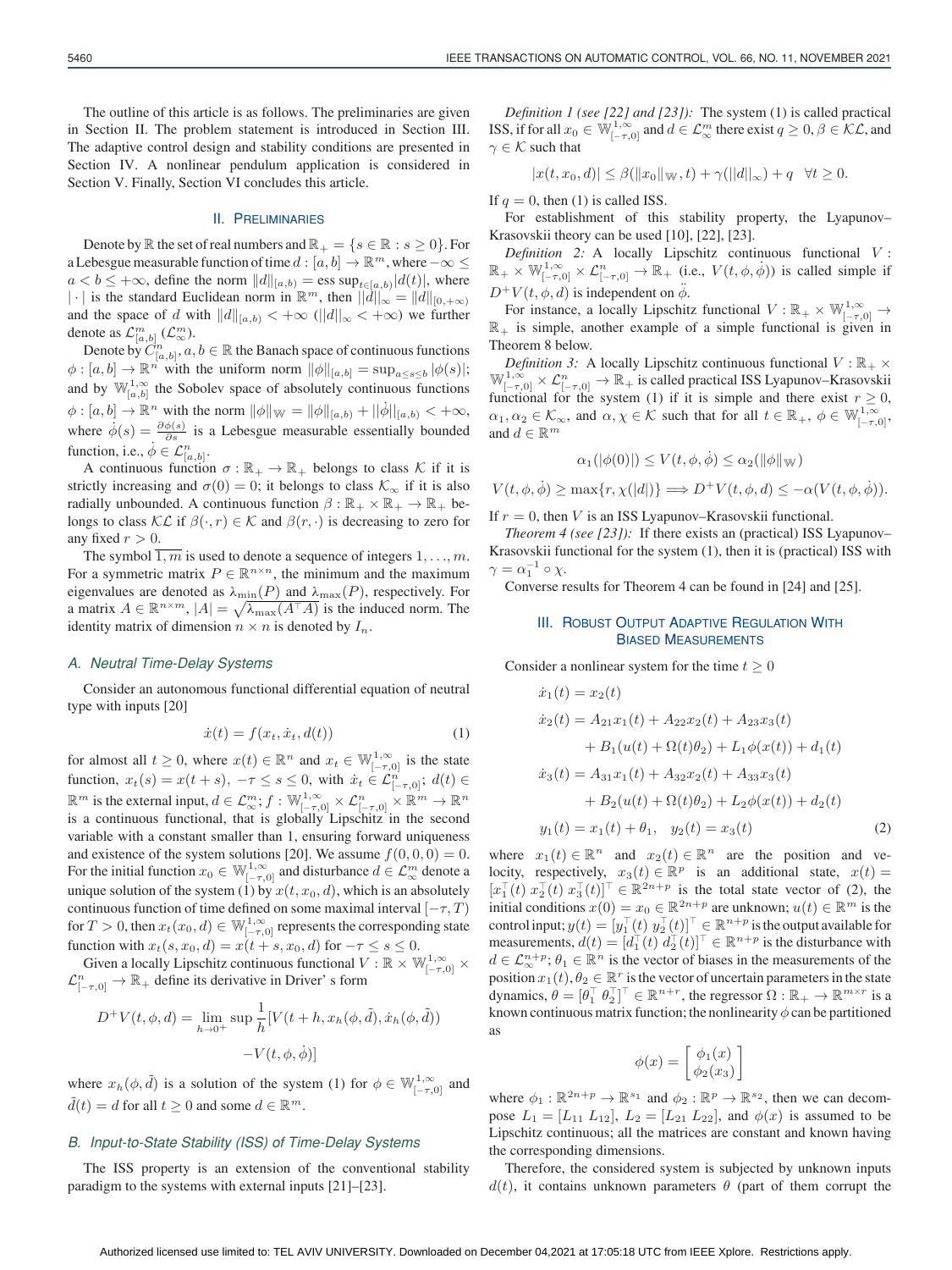measurements), and the equations of (2) are nonlinear and time-varying due to the presence of  $\phi$  and  $\Omega$ , respectively. Many mechanical systems (subsystem with coordinates  $x_1$  and  $x_2$ ) in connection with a motor, sensor, or actuator (the variable  $x_3$ ) can be represented in the form (2).

The goal is to design an (dynamical) output control input  $u(t)$  =  $u(y_1(t), y_2(t), \Omega(t))$  ensuring a practical ISS property of the closedloop system for all  $x_0 \in \mathbb{R}^{2n+p}$  and all  $d \in \mathcal{L}_{\infty}^{n+p}$  under the restriction to minimize the computational complexity of the algorithm (in order to be able to use the proposed solution as a component of an embedded system).

*Remark 5:* Note that a change of variables  $\tilde{x}_1(t) = x_1(t) + \theta_1$ ,  $\tilde{x}_i(t) = x_i(t)$  for  $i = 2, 3$  transforms (2) to a dynamics with two purely measured states

$$
y_1(t) = \tilde{x}_1(t), \ y_2(t) = \tilde{x}_3(t)
$$

but it makes the equations nonlinearly parameterized by  $\theta_1$ . Extending this state by  $\tilde{x}_4(t) = \theta_1$  poses in question the observability of such an augmented system with  $\tilde{x}_4(t)=0$ , which becomes dependent on the characteristics of  $\phi$ .

We need the following hypothesis on the properties of (2).

*Assumption 1:* For the regressor function  $\Omega(t)$ , there is a known upper bound  $\overline{\Omega} \geq 0$  such that  $\sup_{t>0} |\Omega(t)| \leq \overline{\Omega}$ .

The function  $\phi$  satisfies a sector condition  $\phi^{\top}(x)\phi(x) \leq x^{\top} \Upsilon x$  for all  $x \in \mathbb{R}^{2n+p}$  and a symmetric matrix  $0 \leq \Upsilon \in \mathbb{R}^{(2n+p)\times(2n+p)}$ . The function  $\phi_2 : \mathbb{R}^p \to \mathbb{R}^{s_2}$  is known.

Under the introduced restriction on  $\phi$ , the system (2) has well-defined solutions for all  $t \geq 0$  for any  $x_0 \in \mathbb{R}^{2n+p}$  and any  $d \in \mathcal{L}_{\infty}^{n+p}$  [1].

*Remark 6:* The regressor  $\Omega$  can be a nonlinear function of any measured information, e.g.,  $\Omega(t) = \Omega(t, y_1(t), y_2(t), u(t))$ , provided that it is globally bounded.

# IV. MAIN RESULTS

Due to a rather complicated structure of the considered system and introduced uncertainty, clearly, for realization of a robustly stabilizing control, it is necessary to use the full state  $x(t)$  information. Consequently, it is required to design an estimator for  $x_1(t)$ , which is measured with an unknown bias  $\theta_1$ , and for its velocity  $x_2(t)$ . Facing all uncertain terms presented in (2), i.e.,  $\theta_2$  and  $d(t)$ , such an observation problem becomes rather intriguing, and a corresponding observer solving these issues will be also complex and nonlinear. In [7]–[9], an approach is presented for design of a linear delayed output static control for a linear system, which avoids a state observer design by introducing the estimates of  $x(t)$  through delayed output  $y(t)$  values. Hence, such a method has a low computational capacity (since for delay operation, only memory is needed). In this work, we will follow the same approach.

Defining  $x_1(t - h) = x_1(0)$  for  $t \in [0, h]$ , where  $h > 0$  is the delay, the control algorithm proposed in this article is

$$
u(t) = -(K_1 + K_2)y_1(t) + K_2y_1(t - h)
$$
  
- K<sub>3</sub>y<sub>2</sub>(t) - K<sub>4</sub> $\phi$ <sub>2</sub>(y<sub>2</sub>(t)) + K<sub>1</sub> $\hat{\theta}$ <sub>1</sub>(t) -  $\Omega$ (t) $\hat{\theta}$ <sub>2</sub>(t) (3)

where  $\hat{\theta}_1(t) \in \mathbb{R}^n$  and  $\hat{\theta}_2(t) \in \mathbb{R}^r$  are the estimates of  $\theta_1$  and  $\theta_2$ , respectively;  $K_i \in \mathbb{R}^{m \times n}$  for  $i = 1, 2, K_3 \in \mathbb{R}^{m \times p}$  and  $K_4 \in \mathbb{R}^{m \times s_2}$ are the control gains to be derived. Similarly, an adaptive law for  $\hat{\theta}_1(t)$ can be synthesized

$$
\dot{\hat{\theta}}_1(t) = (F_1 + F_2)y_1(t) - F_2y_1(t - h) \n+ F_3y_2(t) + F_4\phi_2(y_2(t)) - F_1\hat{\theta}_1(t)
$$
\n(4)

where  $F_i \in \mathbb{R}^{n \times n}$  for  $i = 1, 2, F_3 \in \mathbb{R}^{n \times p}$  and  $F_4 \in \mathbb{R}^{n \times s_2}$  are the adaptation gains, which will be defined later. An adaptive law for  $\hat{\theta}_2(t)$ 

is more sophisticated, and such a choice of the structure will become clear from the stability analysis given next

$$
\dot{\hat{\theta}}_2(t) = \Omega^{\top}(t)[(S_1 + S_2)y_1(t) - S_2y_1(t - h) + S_3y_2(t) + S_4\phi_2(y_2(t)) - S_1\hat{\theta}_1(t)] - S_5\hat{\theta}_2(t)
$$
(5)

where  $S_i \in \mathbb{R}^{m \times n}$  for  $i = 1, 2, S_3 \in \mathbb{R}^{m \times p}$ ,  $S_4 \in \mathbb{R}^{m \times s_2}$ , and  $S_5 \in$  $\mathbb{R}^{r \times r}$  are also the adaptation gains.

*Remark 7:* There is also an algebraic way to solve the problem of estimation of unknown values  $\theta_1$ ,  $\theta_2$  and signals  $x_1(t)$ ,  $x_2(t)$  (in the framework of indirect adaptive control), which is based on some structural restrictions and auxiliary filtering. Indeed, let  $p = n$  and  $J_1L_{11} = J_2L_{21}$  for some matrices  $J_1$  and  $J_2$ , then define  $\zeta(t) =$  $J_1x_2(t) - J_2x_3(t)$  with

$$
\dot{\zeta}(t) = Y_1(y_1(t) - \theta_1) + Y_2 \dot{y}_1(t) + Y_3 y_2(t) + Y_4(u(t)) + \Omega(t)\theta_2) + Y_5 \phi_2(y_2(t)) + J_1 d_1(t) - J_2 d_2(t)
$$

where

$$
Y_1 = J_1 A_{21} - J_2 A_{31}, Y_2 = J_1 A_{22} - J_2 A_{32}
$$
  
\n
$$
Y_3 = J_1 A_{23} - J_2 A_{33}
$$
  
\n
$$
Y_4 = J_1 B_1 - J_2 B_2, Y_5 = J_1 L_{12} - J_2 L_{22}.
$$

Let also for brevity,  $d_1(t) = 0$ ,  $d_2(t) = 0$ ,  $Y_1 \neq 0$ . Note that by construction,  $\dot{\zeta}(t) = J_1 \ddot{y}_1(t) - J_2 \dot{y}_2(t)$ , and equating the expressions for  $\dot{\zeta}(t)$ , we obtain  $\zeta(t)$ , we obtain

$$
\tilde{\zeta}(t) = -Y_1\theta_1 + Y_4\tilde{\Omega}(t)\theta_2
$$

which is a linear regressor model with respect to unknown parameters θ<sub>1</sub> and θ<sub>2</sub> that can be used for their identification, where  $\zeta(t)$  and  $\Omega(t)$ variables are calculated as

$$
\tilde{\Omega}(t) = \frac{\lambda^2}{(s+\lambda)^2} \Omega(t), \ \tilde{\zeta}(t) = J_1 \frac{\lambda^2 s^2}{(s+\lambda)^2} y_1(t)
$$

$$
- Y_2 \frac{\lambda^2 s}{(s+\lambda)^2} y_1(t) - J_2 \frac{\lambda^2 s}{(s+\lambda)^2} y_2(t)
$$

$$
- \frac{\lambda^2}{(s+\lambda)^2} [Y_1 y_1(t) + Y_3 y_2(t) + Y_4 u(t) + Y_5 \phi_2(y_2(t))]
$$

with s being the differentiating operator and  $\lambda > 0$  is a tuning parameter of the filters. Inversely, if  $d_1(t)=0$ ,  $d_2(t)=0$ ,  $Y_1 = 0$ , and  $\theta_2 = 0$ , then

$$
\psi(t) = \frac{1}{s+1}\zeta(t) = J_1 \frac{s}{s+1} y_1(t) - J_2 \frac{1}{s+1} y_2(t)
$$

is a variable that we can calculate, and

$$
\psi(t) = \zeta(t) - \frac{1}{s+1}\dot{\zeta}(t) = \zeta(t) - \frac{1}{s+1}
$$

$$
[Y_2\dot{y}_1(t) + Y_3y_2(t) + Y_4u(t) + Y_5\phi_2(y_2(t))].
$$

Hence, for a nonsingular  $J_1$ , we obtain  $x_2(t) = J_1^{-1} \tilde{\psi}(t)$ , where

$$
\tilde{\psi}(t) = \psi(t) + Y_2 \frac{s}{s+1} y_1(t) + \frac{1}{s+1}
$$
  
[ $Y_3y_2(t) + Y_4u(t) + Y_5\phi_2(y_2(t))$ ] +  $J_2y_2(t)$ 

can be calculated using filters. If  $d_1(t) \neq 0$  and  $d_2(t) \neq 0$ , then these approaches lead to a reconstruction of unknown parameters and variables corrupted by noises, and robust estimation tools should be applied. Next, a control design has to be performed. A drawback of such solutions is also their computational complexity comparing to (3)–(5),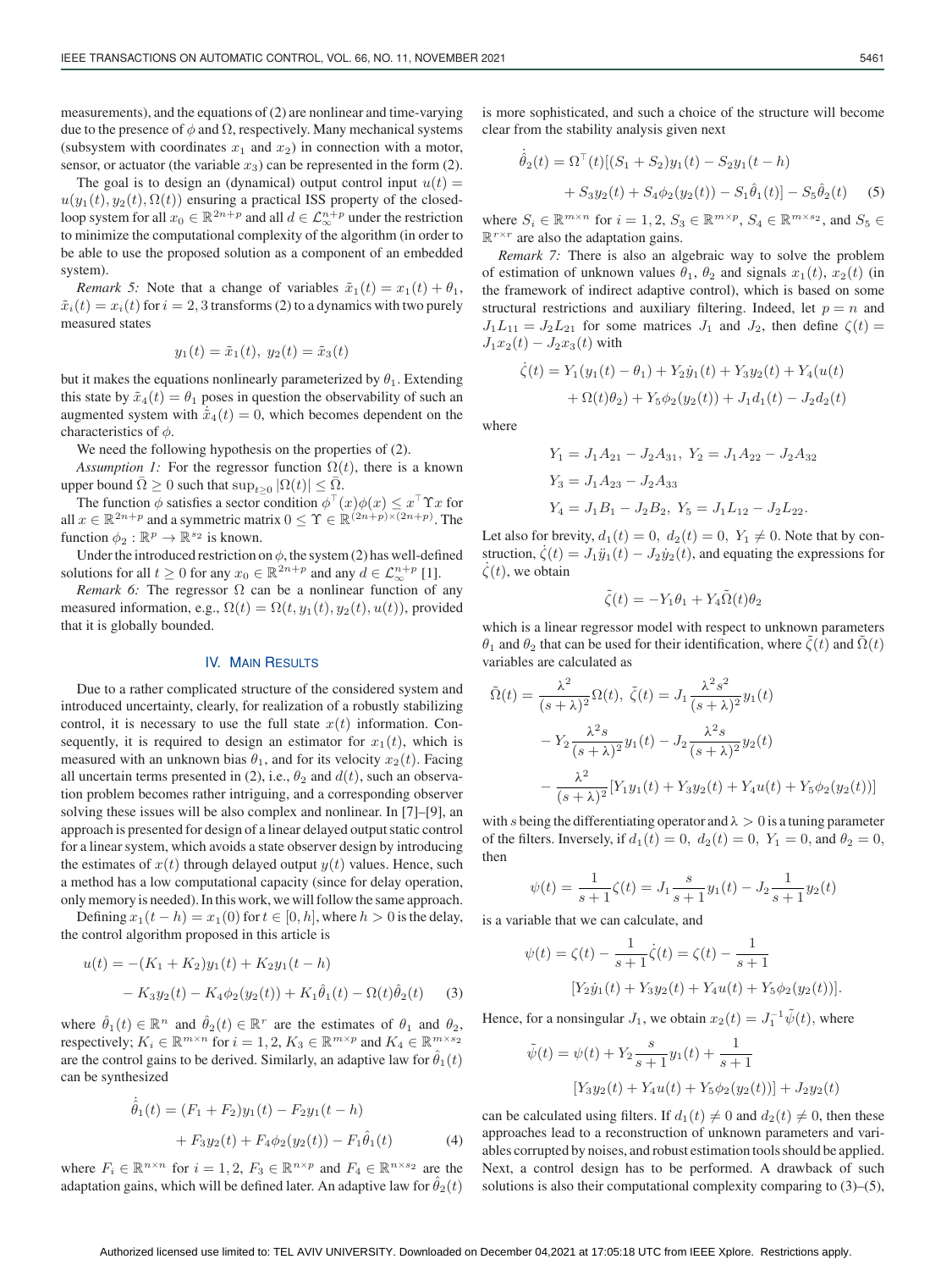where just additional adaptation algorithms (observers or filters) are introduced to calculate  $\theta_1(t)$  and  $\theta_2(t)$  in order to compensate the influence of  $\theta_1$  and  $\theta_2$ .

It is worth noting that a complexity of  $(3)$ – $(5)$  comes from another side. Initially, the system (2) is delay-free (the state  $x(t) \in \mathbb{R}^{2n+p}$ ), then  $(3)$ – $(5)$  introduce the delay h and transforms the system into the retarded-type time-delay dynamics [6] (the state function is from  $C_{[-h,0]}^{2n+p}$ ), whereas for the stability analysis, we will perform below an additional transformation of the closed-loop system to the neutral type (with the state from  $\mathbb{W}_{[-h,0]}^{1,\infty}$ ). Therefore, (3)–(5) need a rather sophisticated analysis, but it allows a simple realization.

The restrictions on selection of the control and adaptation gains, and the conditions to check, are given in the following theorem.

*Theorem 8:* Let Assumption 1 be satisfied. If for given  $K_i$ ,  $F_i$  with  $i = \overline{1, 4}$  and  $S_i$  with  $i = \overline{1, 5}$ , the system of LMIs

$$
Q \le 0, P = P^{\top} > 0, \alpha > 0, \beta > 0, \delta > 0, \eta > 0
$$
  
\n
$$
\mathcal{M}^{\top} \mathcal{M} \le \rho I_{s_1+s_2}, 4\frac{e^{-\varpi h}}{h^2} I_n \ge \alpha \mathcal{B}^{\top} \mathcal{B}
$$
  
\n
$$
\mathcal{S} = \mathcal{G}^{\top} P + q h^2 \mathcal{G}^{\top} \Gamma^{\top} \Gamma \mathcal{A}
$$
  
\n
$$
S_2 = -q h^2 \mathcal{G}^{\top} \Gamma^{\top} \Gamma \mathcal{B}, \ S_4 = q h^2 \mathcal{G}^{\top} \Gamma^{\top} \Gamma \mathcal{M}
$$
  
\n
$$
Q = \begin{bmatrix} Q_{11} & N & N \\ N^{\top} & M & M \\ N^{\top} & M & M \\ N^{\top} & M & M \\ N^{\top} & M & M \\ 0 & 0 & 0 \\ N^{\top} & M & M \\ 0 & 0 & 0 \end{bmatrix}
$$
  
\n
$$
Q_1
$$
  
\n
$$
Q_2
$$
  
\n
$$
Q_3
$$
  
\n
$$
Q_4
$$
  
\n
$$
Q_4
$$
  
\n
$$
Q_5
$$
  
\n
$$
Q_5
$$
  
\n
$$
Q_6
$$
  
\n
$$
Q_7
$$
  
\n
$$
Q_8
$$
  
\n
$$
Q_9
$$
  
\n
$$
Q_9
$$
  
\n
$$
Q_4
$$
  
\n
$$
Q_5
$$
  
\n
$$
Q_7
$$
  
\n
$$
Q_8
$$
  
\n
$$
Q_9
$$
  
\n
$$
Q_9
$$
  
\n
$$
Q_4
$$
  
\n
$$
Q_5
$$
  
\n
$$
Q_{11} = P \mathcal{A} + \mathcal{A}^{\top} P + q h^2 \mathcal{A}^{\top} \Gamma^{\top} \Gamma \mathcal{A} + \rho \beta C^{\top} \Upsilon C + \varpi P
$$
  
\n
$$
Q_{24} = -2
$$

is feasible with respect to P,  $\alpha$ ,  $\beta$ ,  $\delta$ , and  $\eta$  for some  $q > 0$ ,  $\varpi > 0$ , and  $\rho > 0$ , where

$$
\mathcal{A} = \begin{bmatrix}\n0 & I_n & 0 & 0 \\
A_{21} - B_1 K_1 A_{22} - h B_1 K_2 A_{23} - B_1 K_3 B_1 K_1 \\
A_{31} - B_2 K_1 A_{32} - h B_2 K_2 A_{33} - B_2 K_3 B_2 K_1 \\
F_1 & h F_2 & F_3 & -F_1\n\end{bmatrix}
$$
\n
$$
\mathcal{B} = \begin{bmatrix}\n0 \\
B_1 K_2 \\
B_2 K_2 \\
-F_2\n\end{bmatrix}, \quad \mathcal{G} = \begin{bmatrix}\n0 \\
B_1 \\
B_2 \\
0\n\end{bmatrix}, \quad \mathcal{D} = \begin{bmatrix}\n0 \\
I_n \\
I_p \\
0\n\end{bmatrix}
$$
\n
$$
\mathcal{M} = \begin{bmatrix}\n0 & 0 \\
L_{11} L_{12} - B_1 K_4 \\
L_{21} L_{22} - B_2 K_4 \\
0 & F_4\n\end{bmatrix}, \quad C = \begin{bmatrix}\nI_n & 0 & 0 & 0 \\
0 & I_n & 0 & 0 \\
0 & 0 & I_p & 0\n\end{bmatrix}
$$
\n
$$
\mathcal{S} = \begin{bmatrix}\nS_1 h S_2 S_3 - S_1\n\end{bmatrix}, \quad \mathcal{S}_4 = \begin{bmatrix}\n0 & S_4\n\end{bmatrix}
$$
\n
$$
\Gamma = \begin{bmatrix}\n0 & I_n & 0 & 0\n\end{bmatrix}.
$$

Then, the system  $(2)$  with the control  $(3)$  and adaptive laws  $(4)$ ,  $(5)$  is practically ISS.

*Proof:* Following the ideas of Fridman and Shaikhet [8] and [9], note that  $y_1(t - h) = y_1(t) - hy_1(t) + R(t)$  for  $R(t) = \int_{t-h}^{t} (s - t) dt$  $t + h$ ) $\ddot{y}_1(s)ds$ , which can be easily checked by applying integration by parts, then the expressions for (3)–(5) can be represented as follows:

$$
u(t) = -K_1y_1(t) - hK_2\dot{y}_1(t) + K_2R(t)
$$
  
\n
$$
-K_3y_2(t) - K_4\phi_2(y_2(t))
$$
  
\n
$$
+ K_1\hat{\theta}_1(t) - \Omega(t)\hat{\theta}_2(t)
$$
  
\n
$$
= -K_1x_1(t) - hK_2x_2(t) + K_2R(t)
$$
  
\n
$$
- K_3x_3(t) - K_4\phi_2(x_3(t))
$$
  
\n
$$
+ K_1\tilde{\theta}_1(t) - \Omega(t)\hat{\theta}_2(t)
$$
  
\n
$$
\dot{\theta}_1(t) = F_1y_1(t) + hF_2\dot{y}_1(t) - F_2R(t)
$$
  
\n
$$
+ F_3y_2(t) + F_4\phi_2(y_2(t)) - F_1\hat{\theta}_1(t)
$$
  
\n
$$
= F_1x_1(t) + hF_2x_2(t) - F_2R(t)
$$
  
\n
$$
+ F_3x_3(t) + F_4\phi_2(x_3(t)) - F_1\tilde{\theta}_1(t)
$$
  
\n
$$
\dot{\theta}_2(t) = \Omega^{\top}(t)[S_1y_1(t) + hS_2\dot{y}_1(t) - S_2R(t)
$$
  
\n
$$
+ S_3y_2(t) + S_4\phi_2(y_2(t)) - S_1\hat{\theta}_1(t)]
$$
  
\n
$$
- S_5\hat{\theta}_2(t)
$$
  
\n
$$
= \Omega^{\top}(t)[S_1x_1(t) + hS_2x_2(t) - S_2R(t)
$$
  
\n
$$
+ S_3x_3(t) + S_4\phi_2(x_3(t)) - S_1\tilde{\theta}_1(t)]
$$
  
\n
$$
- S_5\hat{\theta}_2(t)
$$

where we substituted the expressions of the outputs  $y_1(t)$  and  $y_2(t)$ (note that  $\dot{y}_1(t) = x_2(t)$  since  $\theta_1$  is constant), and  $\dot{\theta}_1(t) = \ddot{\theta}_1(t) - \theta_1$  is the adaptation error for  $\hat{\theta}_1(t)$ . Similarly, we define  $\tilde{\theta}_2(t) = \hat{\theta}_2(t) - \theta_2$ as the adaptation error for  $\hat{\theta}_2(t)$ , and for  $z(t)=[x^{\top}(t) \tilde{\theta}_1^{\top}(t)]^{\top}$ , the closed-loop dynamics take the form

$$
\dot{z}(t) = Az(t) + BR(t) - G\Omega(t)\tilde{\theta}_2(t) \n+ M\phi(Cz(t)) + Dd(t) \n\dot{\tilde{\theta}}_2(t) = \Omega^{\top}(t)[Sz(t) - S_2R(t) \n+ S_4\phi(Cz(t))] - S_5\tilde{\theta}_2(t) - S_5\theta_2
$$
\n(7)

where all matrices are defined in the formulation of the theorem. Obviously, due to presence of  $R(t)$ , which contains the state derivative  $\Gamma \dot{z}(s)$ with  $s \in [t-h, t]$ , the system (7) is of neutral type, then  $z_t \in \mathbb{W}_{[-h,0]}^{1,\infty}$ is the state together with  $\tilde{\theta}_2(t) \in \mathbb{R}^r$ . Then, in order to analyze ISS property of (7) with respect to the inputs  $d(t)$  and  $\theta_2$ , let us consider a Lyapunov–Krasovskii functional candidate

$$
V(z_t, \dot{z}_t, \tilde{\theta}_2(t)) = z^{\top}(t)Pz(t) + qW(z_t, \dot{z}_t) + \tilde{\theta}_2^{\top}(t)\tilde{\theta}_2(t)
$$

$$
W(z_t, \dot{z}_t) = \int_{t-h}^t e^{\varpi(s-t)}(s-t+h)^2 \dot{z}^{\top}(s)\Gamma^{\top}\Gamma\dot{z}(s)ds
$$

where  $P = P^{\top} > 0$  and  $q > 0$  are solutions of (6) and  $\varpi > 0$  (if we would substitute the expression of  $\Gamma \dot{z}(s)$  from (7), then V will be a function of the disturbance d, hence, the neutral interpretation of  $(2)$ – $(5)$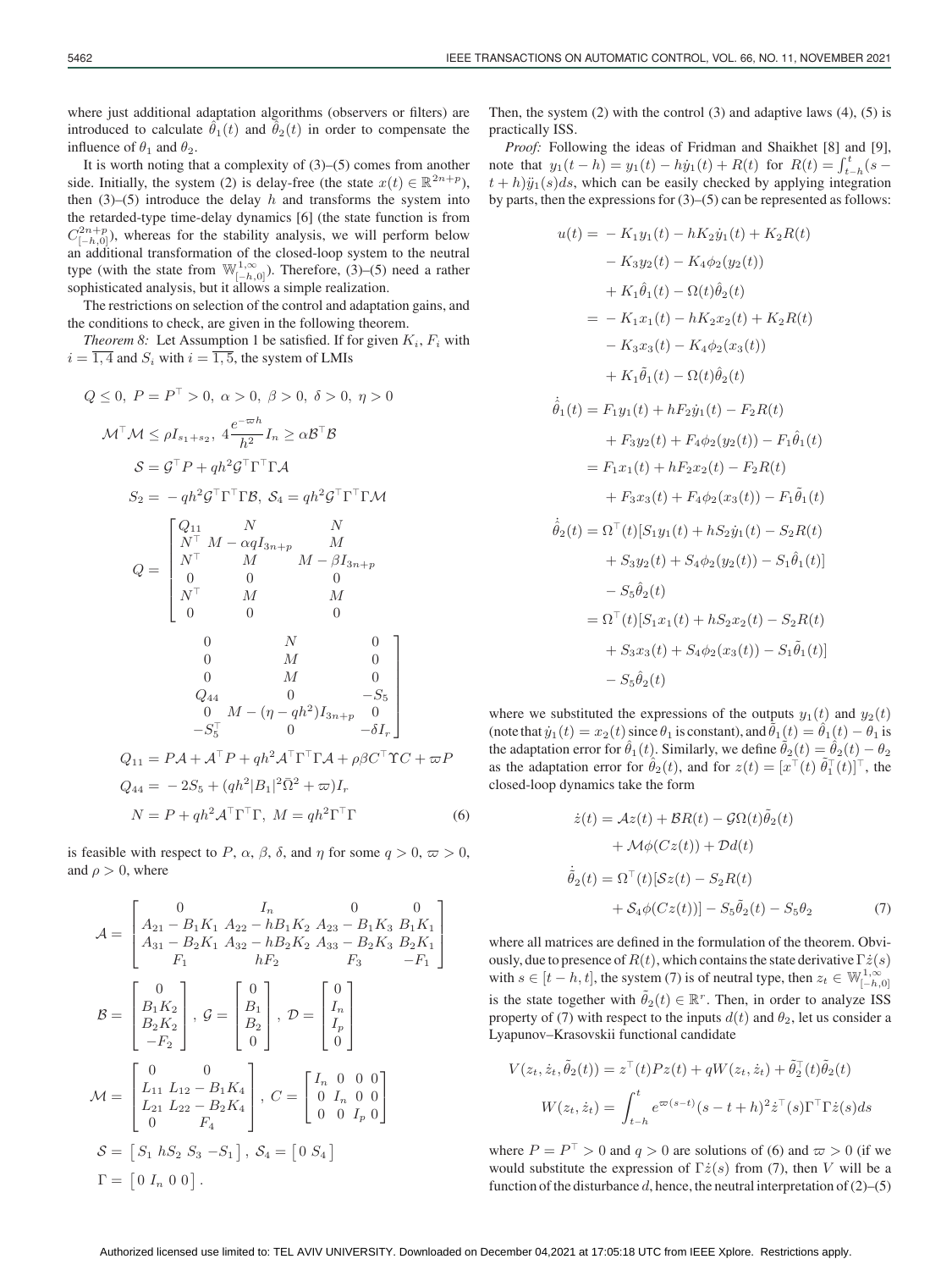is obligatory). For  $W(t) = W(z_t, \dot{z}_t)$ , a direct computation gives

$$
\dot{W}(t) = -2 \int_{t-h}^{t} e^{\varpi(s-t)} (s-t+h) \dot{z}^\top(s) \Gamma^\top \Gamma \dot{z}(s) ds
$$

$$
+ h^2 \dot{z}^\top(t) \Gamma^\top \Gamma \dot{z}(t) - \varpi W(t)
$$

and applying Jensen's inequality [6], we obtain

$$
\int_{t-h}^{t} e^{\varpi(s-t)} (s-t+h) \dot{z}^\top(s) \Gamma^\top \Gamma \dot{z}(s) ds \ge 2 \frac{e^{-\varpi h}}{h^2} R^\top(t) R(t)
$$

then

$$
\dot{W}(t) \leq h^2 \dot{z}^\top(t) \Gamma^\top \Gamma \dot{z}(t) - 4 \frac{e^{-\varpi h}}{h^2} R^\top(t) R(t) - \varpi W(t).
$$

The full derivative of  $V(t) = V(z_t, \dot{z}_t, \tilde{\theta}_2(t))$  for (7) can now be estimated as follows:

$$
\dot{V}(t) \leq z^{\top}(t)P\dot{z}(t) + \dot{z}^{\top}(t)Pz(t) + qh^{2}\dot{z}^{\top}(t)\Gamma^{\top}\Gamma\dot{z}(t) \n- 4q\frac{e^{-\varpi h}}{h^{2}}R^{\top}(t)R(t) - q\varpi W(t) + 2\tilde{\theta}_{2}^{\top}(t)\dot{\tilde{\theta}}_{2}(t) \n\leq \xi^{\top}(t)Q(t)\xi(t) - \varpi V(t) - qR^{\top}(t)\left(4\frac{e^{-\varpi h}}{h^{2}} - \alpha\mathcal{B}^{\top}\mathcal{B}\right)R(t) \n+ \beta[\phi^{\top}(Cz(t))\mathcal{M}^{\top}\mathcal{M}\phi(Cz(t)) - \rho z^{\top}(t)C^{\top}\Upsilon Cz(t)] \n+ \eta d^{\top}(t)d(t) + \delta\theta_{2}^{\top}\theta_{2} \n+ 2\tilde{\theta}_{2}^{\top}(t)\Omega^{\top}(t)[(\mathcal{S} - \mathcal{G}^{\top}P - qh^{2}\mathcal{G}^{\top}\Gamma^{\top}\Gamma\mathcal{A})z(t) \n- (S_{2} + qh^{2}\mathcal{G}^{\top}\Gamma^{\top}\Gamma\mathcal{B})R(t) \n+ (\mathcal{S}_{4} - qh^{2}\mathcal{G}^{\top}\Gamma^{\top}\Gamma\mathcal{M})\phi(Cz(t))]
$$

where

$$
\xi(t) = [z^{\top}(t) R^{\top}(t) \mathcal{B}^{\top} \phi^{\top}(Cz(t)) \mathcal{M}^{\top} \tilde{\theta}_{2}^{\top}(t) d^{\top}(t) \mathcal{D}^{\top} \theta_{2}^{\top}]^{\top}
$$
  
\n
$$
\mathcal{Q}(t) = \begin{bmatrix}\nQ_{11} & N & N \\
N^{\top} & M & M \\
N^{\top} & M & M \\
N & M & -\beta I_{3n+p} \\
0 & 0 & 0 \\
N^{\top} & M & M \\
0 & 0 & 0 \\
0 & M & 0 \\
0 & M & 0 \\
0 & M & 0 \\
0 & M & 0 \\
0 & M & 0 \\
0 & M & 0 \\
0 & M & -S_{5} \\
0 & M & -\gamma I_{n+p}\n\end{bmatrix}
$$
  
\n
$$
\mathcal{E}(t) = -2S_{5} + qh^{2}H^{\top}(t)H(t) + \varpi I_{r}, H(t) = \Gamma \mathcal{G} \Omega(t)
$$

where the matrices  $M$  and  $N$  are introduced in the formulation of the theorem, the parameters  $\alpha$ ,  $\beta$ ,  $\delta$ , and  $\eta$  come from (6), and the only inequality used on the last step is

$$
\tilde{\theta}_2^{\top}(t)H^{\top}(t)\Gamma \mathcal{D}d(t) \leq 0.5\tilde{\theta}_2^{\top}(t)H^{\top}(t)\Gamma \Gamma^{\top}H(t)\tilde{\theta}_2(t) \n+ 0.5d^{\top}(t)\mathcal{D}^{\top}\mathcal{D}d(t) \n= 0.5\tilde{\theta}_2^{\top}(t)H^{\top}(t)H(t)\tilde{\theta}_2(t) + 0.5d^{\top}(t)\mathcal{D}^{\top}\mathcal{D}d(t).
$$

Due to the equalities imposed in (6), the expression in square brackets, which is multiplied from the left by  $\tilde{\theta}_2^{\top}(t)\Omega^{\top}(t)$ , equals zero, and the term  $R^{\top}(t)(\alpha \mathcal{B}^{\top} \mathcal{B} - 4 \frac{e^{-\varpi h}}{h^2} I_n) R(t)$  is nonpositive. Note that according to Assumption 1,  $\phi^{\dagger}(Cz(t))\phi(Cz(t)) \leq z^{\top}(t)C^{\top}\Upsilon Cz(t)$ , and from  $\mathcal{M}^\top \mathcal{M} \leq \rho I_{s_1+s_2}$ , we get that

$$
\phi^{\top}(Cz(t))\mathcal{M}^{\top}\mathcal{M}\phi(Cz(t)) \leq \rho z^{\top}(t)C^{\top}\Upsilon Cz(t).
$$

Therefore, the upper estimate on the derivative of the Lyapunov– Krasovskii functional can be rewritten as follows:

$$
\dot{V}(t) \leq \xi^{\top}(t)Q\xi(t) - \varpi V(t) + \eta d^{\top}(t)d(t) + \delta\theta_2^{\top}\theta_2
$$

where we used the fact that  $|H(t)| \leq |B_1|\overline{\Omega}$  from Assumption 1, then

$$
\mathcal{E}(t) \le -2S_5 + (qh^2|B_1|^2\bar{\Omega}^2 + \varpi)I_r.
$$

Finally, since by the conditions of the theorem  $Q \leq 0$ , we obtain

$$
\dot{V}(t) \le -\varpi V(t) + \eta d^{\top}(t) d(t) + \delta \theta_2^{\top} \theta_2 \tag{8}
$$

which implies that  $V$  is an ISS Lyapunov–Krasovskii functional for  $(7)$ and the system possesses ISS property with respect to the inputs  $d(t)$ and  $\theta_2$  (practical ISS with respect to the input  $d(t)$ ) due to Theorem 4 provided that there exist  $\alpha_1, \alpha_2, \alpha'_1, \alpha'_2 \in \mathcal{K}_{\infty}$  such that

$$
\alpha_1(|z(t)|) + \alpha'_1(|\tilde{\theta}_2(t)|) \le V(z_t, \dot{z}_t, \tilde{\theta}_2(t))
$$
  

$$
\le \alpha_2(||z_t||_{\mathbb{W}}) + \alpha'_2(|\tilde{\theta}_2(t)|)
$$

for all  $z_t \in \mathbb{W}_{[-h,0]}^{1,\infty}$  and  $\tilde{\theta}_2(t) \in \mathbb{R}^r$ . Obviously,  $\alpha_1(s) = \lambda_{\min}(P)s^2$ ,  $\alpha'_1(s) = \alpha'_2(s) = s^2$ , and in order to evaluate  $\alpha_2$ , let us consider

$$
W(z_t, \dot{z}_t) \leq \int_{t-h}^t (s-t+h)^2 \dot{z}^\top(s) \Gamma^\top \Gamma \dot{z}(s) ds
$$
  
\n
$$
\leq h^2 \int_{t-h}^t \dot{z}^\top(s) \Gamma^\top \Gamma \dot{z}(s) ds
$$
  
\n
$$
\leq h^3 \sup_{s \in [t-h,t]} \dot{z}^\top(s) \Gamma^\top \Gamma \dot{z}(s) \leq h^3 ||\dot{z}_t||^2 \leq h^3 ||z_t||_{\mathbb{W}}^2
$$

then  $\alpha_2(s) = \lambda_{\text{max}}(P)s^2 + qh^3s^2$ .

The conditions of the theorem connect the control parameters to be tuned (the gains  $K_i$ ,  $F_i$ ,  $S_i$ , and the admissible delay h), the auxiliary constants  $(q > 0, \infty > 0, \rho > 0)$  and the variables of LMIs  $(Q \le 0,$  $P > 0$ ,  $\alpha > 0$ ,  $\beta > 0$ ,  $\delta > 0$ , and  $\eta > 0$ ), which are obtained applying numerical solvers to (6). By arguments of Fridman and Shaikhet [8] and [9], it can be shown that the inequalities in (6) are always feasible for a sufficiently small value of  $h$ .

*Remark 9:* As it follows from the proof of Theorem 8 and the estimate (8) calculated for the derivative of the Lyapunov–Krasovskii functional  $V$ , if there is no disturbance and the parametric uncertainty is presented by the measurement bias only (i.e.,  $d = 0$  and  $\theta_2 = 0$ ), then the studied closed-loop system is globally asymptotically stable. Therefore, the value of the bias  $\theta_1$  can be exactly identified by the adjusted parameter  $\theta_1(t)$ , and such an achievement is possible without imposing any excitation requirement since the bias value is contained in the output  $y_1$  directly.

*Remark 10:* The aforementioned presentation is given by factorizing the LMIs in the briefest way, which, however, may be more conservative. For example, taking

$$
\xi(t) = [z^{\top}(t) \; R^{\top}(t) \; \phi^{\top}(Cz(t)) \; \tilde{\theta}_2^{\top}(t) \; d^{\top}(t) \; \theta_2^{\top}]^{\top}
$$

we obtain that if for given  $K_i$ ,  $F_i$  with  $i = \overline{1, 4}$  and  $S_i$  with  $i = \overline{1, 5}$ , the system of LMIs

$$
Q \le 0, P = P^{\top} > 0, \alpha > 0, \beta > 0, \delta > 0, \eta > 0
$$

$$
S = \mathcal{G}^{\top} P + q h^2 \mathcal{G}^{\top} \Gamma^{\top} \Gamma \mathcal{A}
$$

$$
S_2 = -q h^2 \mathcal{G}^{\top} \Gamma^{\top} \Gamma \mathcal{B}, \ S_4 = q h^2 \mathcal{G}^{\top} \Gamma^{\top} \Gamma \mathcal{M}
$$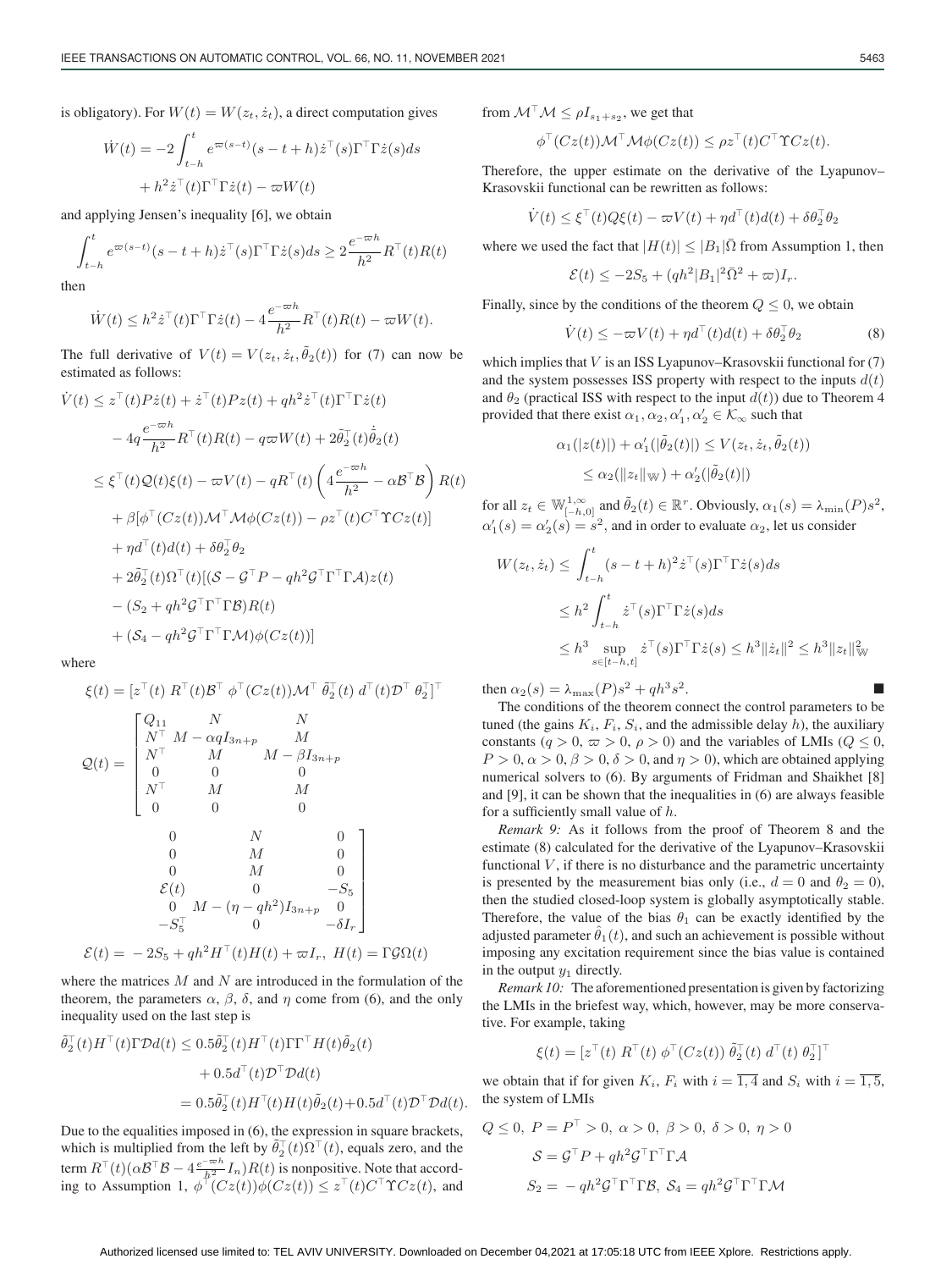is feasible with respect to P,  $\alpha$ ,  $\beta$ ,  $\delta$ , and  $\eta$  for some  $q > 0$  and  $\varpi > 0$ (where the meaning of other variables is the same as in the formulation of Theorem 8), then the system (2) with the control (3) and adaptive laws (4), (5) is also practically ISS. However, it is worth to stress a more nonlinear nature of (9) comparing with (6).

 $Q_{11} = P\mathcal{A} + \mathcal{A}^{\top}P + qh^2\mathcal{A}^{\top}\Gamma^{\top}\Gamma\mathcal{A} + \beta C^{\top}\Upsilon C + \varpi P$  (9)

0  $N\mathcal{D}$  0 0  $B^{\top}M\mathcal{D}$  0 0  $\mathcal{M}^\top M \mathcal{D}$  0  $Q_{44}$  0 −S<sub>5</sub>  $0 \quad \mathcal{D}^\top M \mathcal{D} - (\eta - q h^2) I_{n+p} \quad 0$  $-S_5^{\top}$  0  $-\delta I_r$ 

 $Q_{11}$   $NB$   $NM$ BN BMB − 4q <sup>e</sup>−-h <sup>h</sup><sup>2</sup> <sup>I</sup><sup>n</sup> <sup>B</sup>M<sup>M</sup>  $\mathcal{M}^\top N^\top \qquad \quad \mathcal{M}^\top M \overline{\mathcal{B}}^n \qquad \quad \mathcal{M}^\top M \mathcal{M} - \beta I_{s_1 + s_2}$ 00 0  $\mathcal{D}^{\top}N^{\top}$   $\mathcal{D}^{\top}MB$   $\mathcal{D}^{\top}M\mathcal{M}$ 00 0

⎤

⎥ ⎥ ⎥ ⎥ ⎥ ⎥ ⎦

*Remark 11:* If appearance of an additional noise  $v \in \mathcal{L}_{\infty}^{n+p}$  in the output measurements of (2) is assumed

$$
y_1(t) = x_1(t) + \theta_1 + v_1(t), \quad y_2(t) = x_3(t) + v_2(t)
$$

with  $v(t) = [v_1^{\top}(t) \ v_2^{\top}(t)]^{\top} \in \mathbb{R}^{n+p}$ , then it results in a linear perturbation of the control (3) (except for the nonlinearity  $\phi_2(y_2(t))$ , but since it is supposed to be Lipschitz, the treatment of this term will not change the conclusion), whose influence can be masked by  $d$ . The adaptation algorithms (4) and (5) contain already the negative robustifying feedback proportional to  $\hat{\theta}_1(t)$  and  $\hat{\theta}_2(t)$ , respectively (they are included to counteract the disturbance  $d$ ). Hence, an additive measurement noise  $v$  will not impact stability, and the ISS property can be proven for the closed-loop system with respect to both, the state perturbation  $d$  and the measurement noise  $v$ , by applying the same arguments.

In Theorem 8, it is assumed that the control and adaptation gains  $K_i$ ,  $F_i$ , and  $S_i$  are already given. A way to obtain them consists in solution of the stabilization problem under assumption that the state is measured, and next to look for the delay  $h$  that verifies the aforementioned restrictions. However, by introducing additional mild restrictions, we can reformulate the conditions of Theorem 8 by considering the control and adaptation gains  $K_i$ ,  $F_i$ , and  $S_i$  as solutions of LMIs.

*Corollary 12:* Let Assumption 1 be satisfied for  $\Upsilon > 0$ , if the system of LMIs

$$
\tilde{Q} \leq 0, \ P^{-1} = P^{-\top} \geq 0, \ \alpha > 0, \ \beta > 0, \ \delta > 0, \ \eta > 0
$$
\n
$$
\begin{bmatrix}\n\rho I_{s_1+s_2} & \mathcal{M}^{\top} \\
\mathcal{M} & I_{3n+p}\n\end{bmatrix} \geq 0, \ \begin{bmatrix}\nI_{3n+p} & P^{-1}C^{\top} \\
CP^{-1} & \frac{1}{p}\Upsilon^{-1}\n\end{bmatrix} \geq 0
$$
\n
$$
\begin{bmatrix}\n2P^{-1} - \frac{\alpha}{4}e^{\varpi h}\Delta^{-1} & \mathcal{U}^{\top}\mathcal{G}^{\top} - \mathcal{W}^{\top}\mathcal{I}^{\top} \\
\mathcal{G}\mathcal{U} - \mathcal{I}\mathcal{W} & I_{3n+p}\n\end{bmatrix} \geq 0
$$
\n
$$
\Delta = c \operatorname{diag}[I_n, c^{-1}I_n, I_p, I_n]
$$
\n
$$
\Sigma = \mathcal{G}^{\top} + qh^2B_1^{\top}(\Gamma A_0 P^{-1} - B_1 \mathcal{U})
$$
\n
$$
\Sigma_2 = -qh^2B_1^{\top}B_1\mathcal{U}_2, \ \left[0, S_4\right] = qh^2B_1^{\top} \left[L_{11} L_{12} - B_1 K_4\right]
$$

$$
\tilde{Q} = \begin{bmatrix}\nI_{3n+p} - \alpha q I_{3n+p} & 0 & 0 \\
I_{3n+p} & 0 & -\beta I_{3n+p} & 0 \\
0 & 0 & 0 & Q_{44} \\
I_{3n+p} & 0 & 0 & 0 \\
0 & 0 & 0 & -S_5^{\top} \\
\tilde{Q}_{17}^{\top} & -\Gamma & -\Gamma & 0\n\end{bmatrix}
$$
\n
$$
I_{3n+p} \qquad 0 \qquad \tilde{Q}_{17}^{\top} \\
0 \qquad 0 & -\Gamma^{\top} \\
0 \qquad 0 & -\Gamma^{\top} \\
0 \qquad -S_5 \qquad 0 \\
-(\eta - q h^2) I_{3n+p} & 0 & -\Gamma^{\top} \\
0 \qquad -\delta I_r & 0 \\
-\Gamma & 0 & -\frac{1}{q h^2} I_n\n\end{bmatrix}
$$
\n
$$
\tilde{Q}_{11} = A_0 P^{-1} + P^{-1} A_0^{\top} - \mathcal{G} \mathcal{U} - \mathcal{U}^{\top} \mathcal{G}^{\top}
$$
\n
$$
+ \mathcal{I} \mathcal{W} + \mathcal{W}^{\top} \mathcal{I}^{\top} + \beta I_{3n+p} + \varpi P^{-1}
$$
\n
$$
\tilde{Q}_{17} = -P^{-1} A_0^{\top} \Gamma^{\top} + \mathcal{U}^{\top} B_1^{\top}, Q_{44} = -2S_5 + (q h^2 |B_1|^2 \bar{\Omega}^2 + \varpi) I_r
$$

is feasible with respect to  $P^{-1}$ ,  $\mathcal{U}$ ,  $\mathcal{W}$ ,  $\Sigma$ ,  $K_4$ ,  $F_4$ ,  $S_4$ ,  $S_5$ ,  $\alpha$ ,  $\beta$ ,  $\eta$ , and δ for some given  $q > 0$ ,  $c > 0$ ,  $\varpi > 0$ ,  $\mu > 0$ , and  $\rho > 0$ , where

 $(10)$ 

$$
\mathcal{A}_0 = \begin{bmatrix} 0 & I_n & 0 & 0 \\ A_{21} & A_{22} & A_{23} & 0 \\ A_{31} & A_{32} & A_{33} & 0 \\ 0 & 0 & 0 & 0 \end{bmatrix}, \mathcal{I} = \begin{bmatrix} 0 \\ 0 \\ 0 \\ I_n \end{bmatrix}
$$

and the matrices  $\mathcal{B}, \mathcal{G}, \mathcal{D}, \mathcal{M}, C$ , and  $\Gamma$  are defined in Theorem 8. Then, for

$$
[K_1 hK_2 K_3 K_5] = UP
$$
  

$$
[F_1 hF_2 F_3 F_5] = WP
$$
  

$$
[S_1 hS_2 S_3 S_6] = \Sigma P
$$

the system (2) with the control and adaptive laws

$$
u(t) = -(K_1 + K_2)y_1(t) + K_2y_1(t - h)
$$

$$
- K_3y_2(t) - K_4\phi_2(y_2(t)) - K_5\hat{\theta}_1(t) - \Omega(t)\hat{\theta}_2(t) \quad (11)
$$

$$
\hat{\theta}_1(t) = (F_1 + F_2)y_1(t) - F_2y_1(t - h) \n+ F_3y_2(t) + F_4\phi_2(y_2(t)) + F_5\hat{\theta}_1(t)
$$
\n(12)

$$
\hat{\theta}_2(t) = \Omega^{\top}(t)[(S_1 + S_2)y_1(t) - S_2y_1(t - h) + S_3y_2(t) + S_4\phi_2(y_2(t)) + S_6\hat{\theta}_1(t)] - S_5\hat{\theta}_2(t)
$$
(13)

is practically ISS.

*Proof:* Note that

$$
\mathcal{A}=\mathcal{A}_0-\mathcal{G}\mathscr{K}+\mathcal{I}\mathcal{F}
$$

where  $\mathcal{K} = [K_1 \ hK_2 \ K_3 \ K_5]$  and  $\mathcal{F} = [F_1 \ hF_2 \ F_3 \ F_5]$  contain the searched gains. Then, with these designations, by applying Schur complement to the matrix Q, by multiplying it from the left and right by a positive definite matrix diag $\{P^{-1}, I_{3n+p}, I_{3n+p}, I_{3n+p}, I_{3n+p}, I_{3n+p}, I_n\}$ , using the identity

$$
\mathcal{A}P^{-1} = \mathcal{A}_0P^{-1} - \mathcal{G}\mathcal{U} + \mathcal{I}\mathcal{W}
$$

 $\int \tilde{Q}_{11}$   $I_{3n+p}$   $I_{3n+p}$  0

 $Q =$ 

 $\lceil$ 

 $\blacksquare$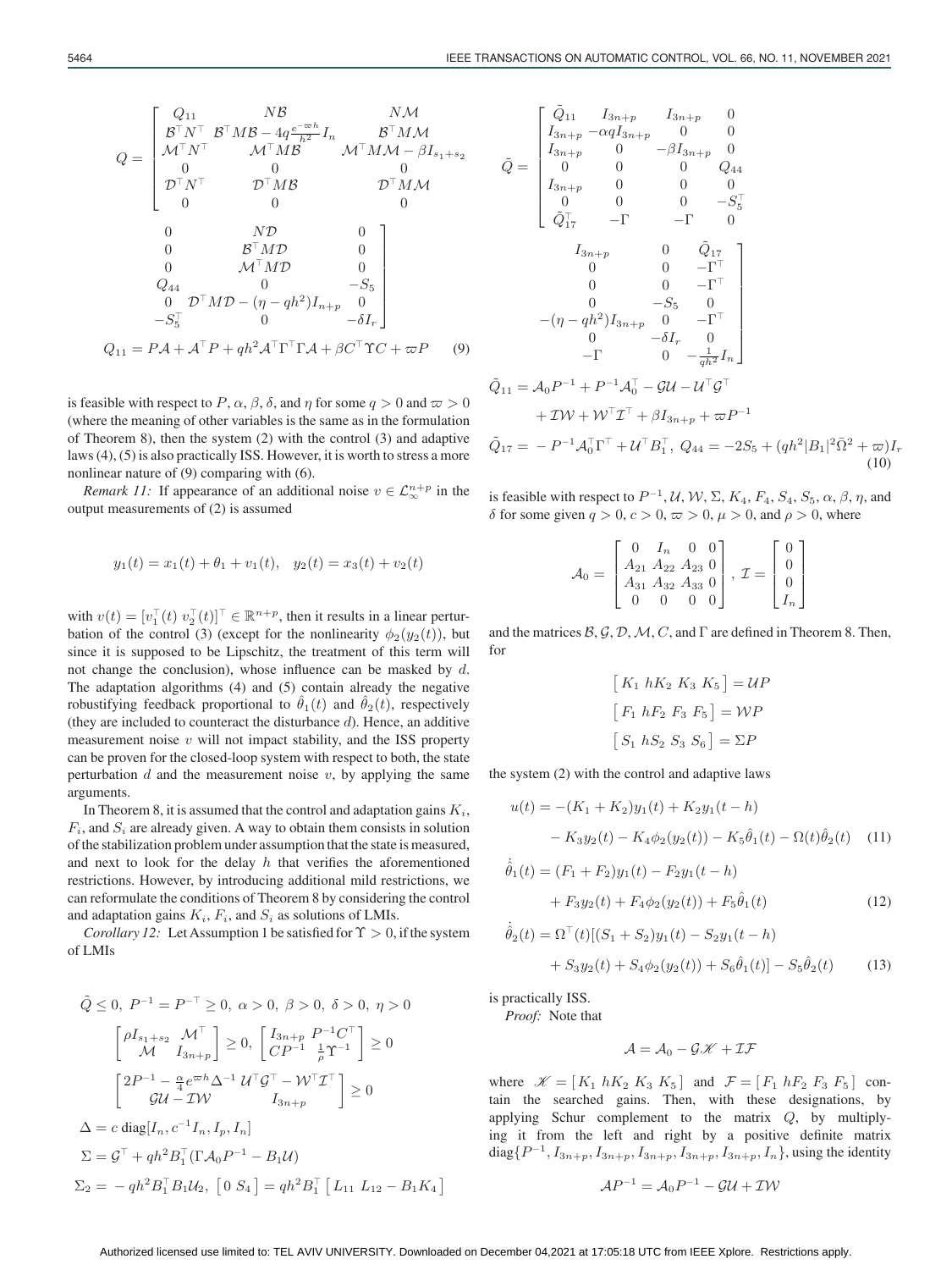where  $W = \mathcal{F}P^{-1}$  and  $\mathcal{U} = \mathcal{K}P^{-1}$  are decision variables, and introducing an auxiliary restriction

$$
\left[\begin{smallmatrix} I_{3n+p} & P^{-1}C^\top \\ CP^{-1} & \frac{1}{\rho}\Upsilon^{-1}\end{smallmatrix}\right] \geq 0
$$

we obtain  $\tilde{Q} \le 0$ , where we used the facts that  $\Gamma \mathcal{I} = 0$  and  $\Gamma \mathcal{G} = B_1$ . Two equalities given in (6) take the form

$$
\Sigma = \mathcal{G}^\top + qh^2 B_1^\top (\Gamma \mathcal{A}_0 P^{-1} - B_1 \mathcal{U})
$$

and  $\Sigma_2 = -qh^2 B_1^\top B_1 \mathcal{U}_2$  from  $[0 \ S_2 \ 0 \ 0] P^{-1} = -qh^2 B_1^\top B_1$  $[0 K_2 0 0]P^{-1}$ , where  $\Sigma = \mathcal{S}P^{-1}$  with  $\mathcal{S} = [S_1 hS_2 S_3 S_6]$  as before. Using Schur complement, the inequality  $\mathcal{M}^{\top} \mathcal{M} \leq \rho I_{s_1+s_2}$ can be represented as

$$
\begin{bmatrix} \rho I_{s_1+s_2} & \mathcal{M}^\top \\ \mathcal{M} & I_{3n+p} \end{bmatrix} \geq 0.
$$

Finally, for the inequality  $4\frac{e^{-\varpi h}}{h^2}I_n \ge \alpha \mathcal{B}^\top \mathcal{B}$ , note that  $\mathcal{B} =$  $h^{-1}(\mathcal{GK} - \mathcal{I}\mathcal{F})\Gamma^{\top}$ , and this inequality takes the form  $\frac{4}{\alpha}e^{-\varpi h}I_n \geq$  $\Gamma(\mathcal{GK} - \mathcal{I\mathcal{F}})^{\top}(\mathcal{GK} - \mathcal{I\mathcal{F}})^{\top}$ , which follows from

$$
\frac{4}{\alpha}e^{-\varpi h}\Delta \geq (\mathcal{GK} - \mathcal{I\!F})^{\top}(\mathcal{GK} - \mathcal{I\!F}).
$$

Multiplying the latter by  $P^{-1}$  from the left and the right, we get

$$
\frac{4}{\alpha}e^{-\varpi h}P^{-1}\Delta P^{-1} \geq (\mathcal{GU} - \mathcal{IW})^{\top}(\mathcal{GU} - \mathcal{IW})
$$

and using again Schur complement, it can be transformed to

$$
\begin{bmatrix} \frac{4}{\alpha} e^{-\varpi h} P^{-1} \Delta P^{-1} \mathcal{U}^\top \mathcal{G}^\top - \mathcal{W}^\top \mathcal{I}^\top \\ \mathcal{G} \mathcal{U} - \mathcal{I} \mathcal{W} & I_{3n+p} \end{bmatrix} \geq 0.
$$

As in [26], applying the inequality  $P^{-1} \frac{4}{\alpha} e^{-\varpi h} \Delta P^{-1} \geq 2P^{-1} - \frac{\alpha}{\alpha} e^{\varpi h} \Delta^{-1}$  the latter inequality is satisfied provided that  $\frac{\alpha}{4} e^{\varpi h} \Delta^{-1}$ , the latter inequality is satisfied provided that

$$
\begin{bmatrix} 2P^{-1} - \frac{\alpha}{4}e^{\varpi h} \Delta^{-1} \mathcal{U}^{\top} \mathcal{G}^{\top} - \mathcal{W}^{\top} \mathcal{I}^{\top} \\ \mathcal{G} \mathcal{U} - \mathcal{I} \mathcal{W} & I_{3n+p} \end{bmatrix} \geq 0
$$

which is necessary to prove.

The last important observation is that for the algorithms  $(3)$ – $(5)$ , the variables  $K$ ,  $F$ , and  $S$  have an additional linear constraint (i.e.,  $K_1 = -K_5$ ,  $F_1 = -F_5$ , and  $S_1 = -S_6$ ), which is hard to formulate in terms of an LMI since  $K = UP$ ,  $W = FP$ , and  $S = \Sigma P$ , then a possible solution is to assume that the variable  $\hat{\theta}_1(t)$  in the algorithms (11)–(13) enters with an independent gain.

Let us consider some results of application of the proposed robust adaptive output control.

# V. APPLICATION TO A NONLINEAR PENDULUM

To illustrate the proposed approach, we consider an inverted pendulum stabilization problem, where the hardware setup used for experiments in this section has been previously reported in [19]. The equipment and corresponding notation are shown in Fig. 1.

Define the state variable vector  $x := \begin{bmatrix} \theta & \dot{\theta} \end{bmatrix}$  $(\dot{\theta}_r)^{\top}$ , where  $\theta$  is the angle between the pendulum and the vertical, and  $\ddot{\theta}_r$  is the angle of the reaction wheel with respect to the pendulum. Note that the reaction wheel velocity  $\dot{\theta}_r$  is assumed to be available due to the equipment specifics. Derivations of the system dynamics and values of physical parameters can be found [19] and are omitted here; the resulting model



Fig. 1. Inverted pendulum hardware and corresponding notations (see [19]).



Fig. 2. Experimental stabilization of the inverted pendulum. (a) Corrected pendulum position  $y_1 - \hat{\theta}_1.$  (b) Bias estimate  $\hat{\theta}_1$  and the true bias value  $\theta_1$ .



Fig. 3. Experimental stabilization of the inverted pendulum: the reaction wheel velocity  $y_2$ .

is given by

$$
\begin{aligned}\n\dot{x}_1 &= x_2\\ \n\dot{x}_2 &= a_1 \sin(x_1) - b_1 u\\ \n\dot{x}_3 &= -a_1 \sin(x_1) + b_2 u\n\end{aligned} \tag{14}
$$

where  $a_1 = 49.9, b_1 = 1.4, b_2 = 30.9,$  and u is the motor current considered as the control input. Due to physical reasons, the angle  $\theta$  (the state  $x_1$ ) is bounded as  $|x_1| \leq \frac{\pi}{2}$ . The measurements are given by  $y_1 = x_1 + \theta_1$  and  $y_2 = x_3$ , where  $\theta_1$  is the unknown constant bias of the pendulum position sensor. It is straightforward to verify that the model (14) can be written in the form (2) with  $\Omega(t) \equiv 0$ . The